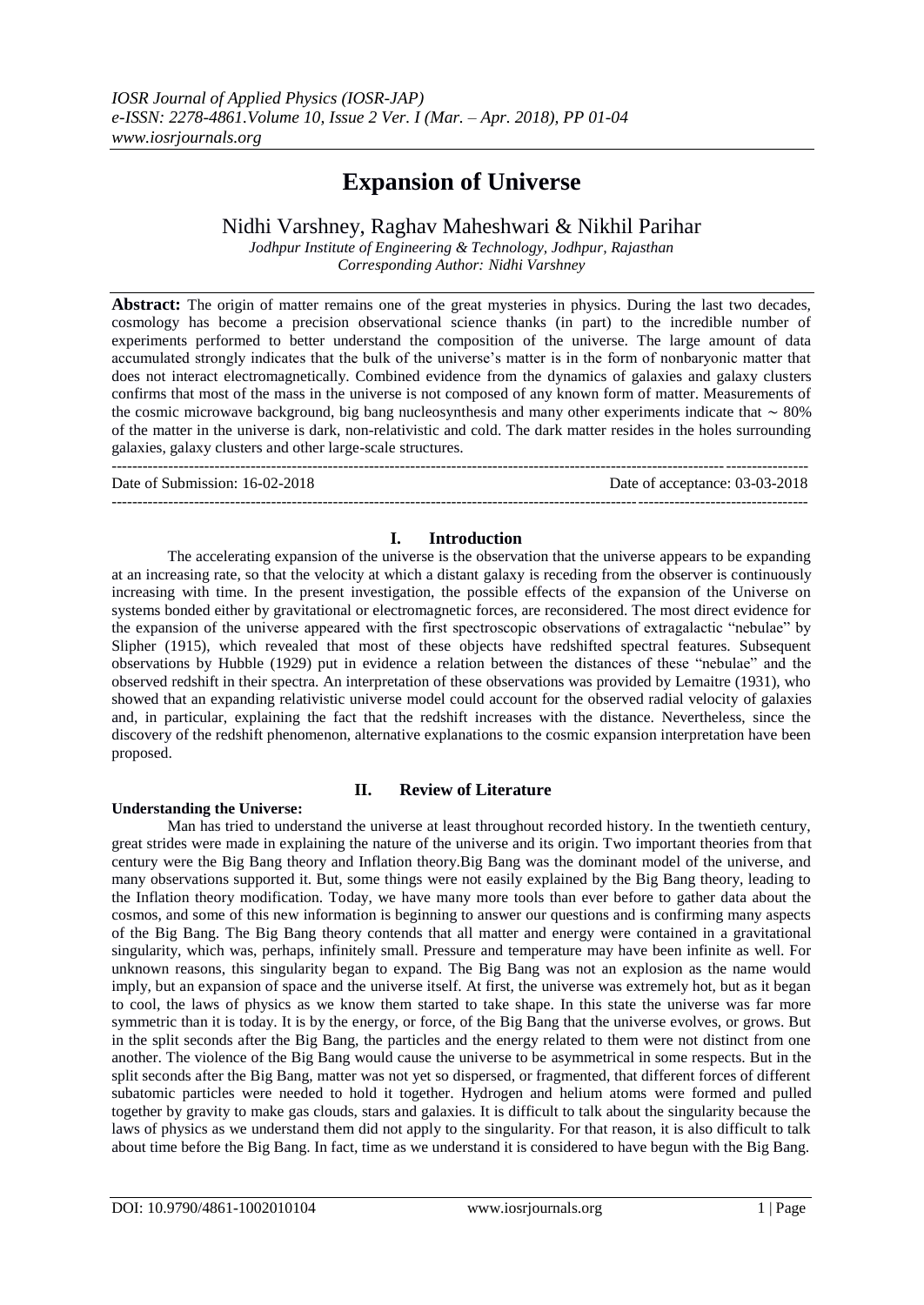## **Interstellar Clouds:**

An interstellar cloud is the generic name given to an accumulation of gas, plasma, and dust in our and other galaxies. Put differently, an interstellar cloud is a denserthan-

average region of the Interstellar medium. Depending on the density, size, and temperature of a given cloud, the hydrogen in it can be neutral (H I regions), ionized (H II regions) (i.e. a plasma), or molecular (molecular clouds). Neutral and ionized clouds are sometimes also called diffuse clouds, while molecular clouds are sometimes also referred to as dense clouds.

## **Nebula:**

A Nebula (Latin for cloud, plural-nebulae) is an interstellar cloud of dust, hydrogen, helium and other ionized gases. Originally, nebula was a name for any diffuse astronomical object, including galaxies beyond the Milky Way.

## **Stars:**

Stars are hot bodies of glowing gas that start their life in Nebulae. They vary in size, mass and temperature, diameters ranging from 450x smaller to over 1000x larger than that of the Sun. Masses range from a twentieth to over 50 solar masses and surface temperature can range from 3,000 degrees Celcius to over 50,000 degrees Celcius.Thecolour of a star is determined by its temperature, the hottest stars are blue and the coolest stars are red. The Sun has a surface temperature of 5,500 degrees Celcius, its colour appears yellow. The energy produced by the star is by nuclear fusion in the stars core. The core collapses in less than a second, causing an explosion called a Supernova, in which a shock wave blows of the outer layers of the star. (The actual supernova shines brighter than the entire galaxy for a short time). Sometimes the core survives the explosion. If the surviving core is between 1.5 - 3 solar masses it contracts to become a tiny, very dense Neutron Star. If the core is much greater than 3 solar masses, the core contracts to become a Black Hole.

## **Black Hole:**

A Black Hole is a region of spacetime exhibiting such strong gravitational effects that nothing, not even particles and electromagnetic radiation such as light can escape from inside it. The theory of general relativity predicts that a sufficiently compact mass can deform space time to form a black hole.

# **III. Consequences**

Now since dark matter + dark energy affects the expansion of the universe; at its level has three possibilities in future:-

1.Accelerating expansion rate with time.

2.Constant expansion rate with time(becoming after about 20-30 billion years).

3.The best to suppose(the worst you have to imagine): inflating a balloon leads to burst it after a certain limit of filling: in same way after a certain limit universe will :-i.start contracting; drawing a graph with time from then will make a symmetrical parabola. ii.sudden shrink in  $10^{\circ}$ -35~10<sup> $\circ$ </sup>-33 seconds.

# **IV. Fate of The Universe**

## **1.The Big Rip:**

Being sure many of you are familiar with dark energy and, more specifically, the role it plays in the accelerated expansion of the universe. One theory of how the universe could potentially end relies on the assumption that the expansion of the universe will continue indefinitely until the galaxies, stars, planets, and matter (potentially even the subatomic building blocks that comprise all matter) can no longer hold themselves together, at which pointthey rip apart. This theory is called the Big Rip, and it could result in your next door neighbor (or cat) being ripped apart, too.In this model, if the universe's density is found to be less than critical density (the boundary value between open models that expand forever and closed models that re-collapse), the expansion of the universe will continue, as well as the accelerating expansion that is driving the galaxies apart at high speeds. If the density of the universe ever becomes equal to its critical density, it will continue to expand, but the expansion would eventually start to decrease gradually.

## **2.The Big Freeze:**

Another popular scenario for the end of the universe that relies on deciphering the true nature of dark energy is the Big Freeze (also referred to as Heat Death or the Big Chill).In this scenario, the universe continues to expand at an ever-increasing speed. As this happens, the heat is dispersed throughout space while clusters, galaxies, stars, and planets are all pulled apart. It will continue to get colder and colder until the temperature throughout the universe reaches absolute zero (or a point at which the universe can no longer be exploited to perform work). Similarly, if the expansion of the universe continued, planets, stars, and galaxies would be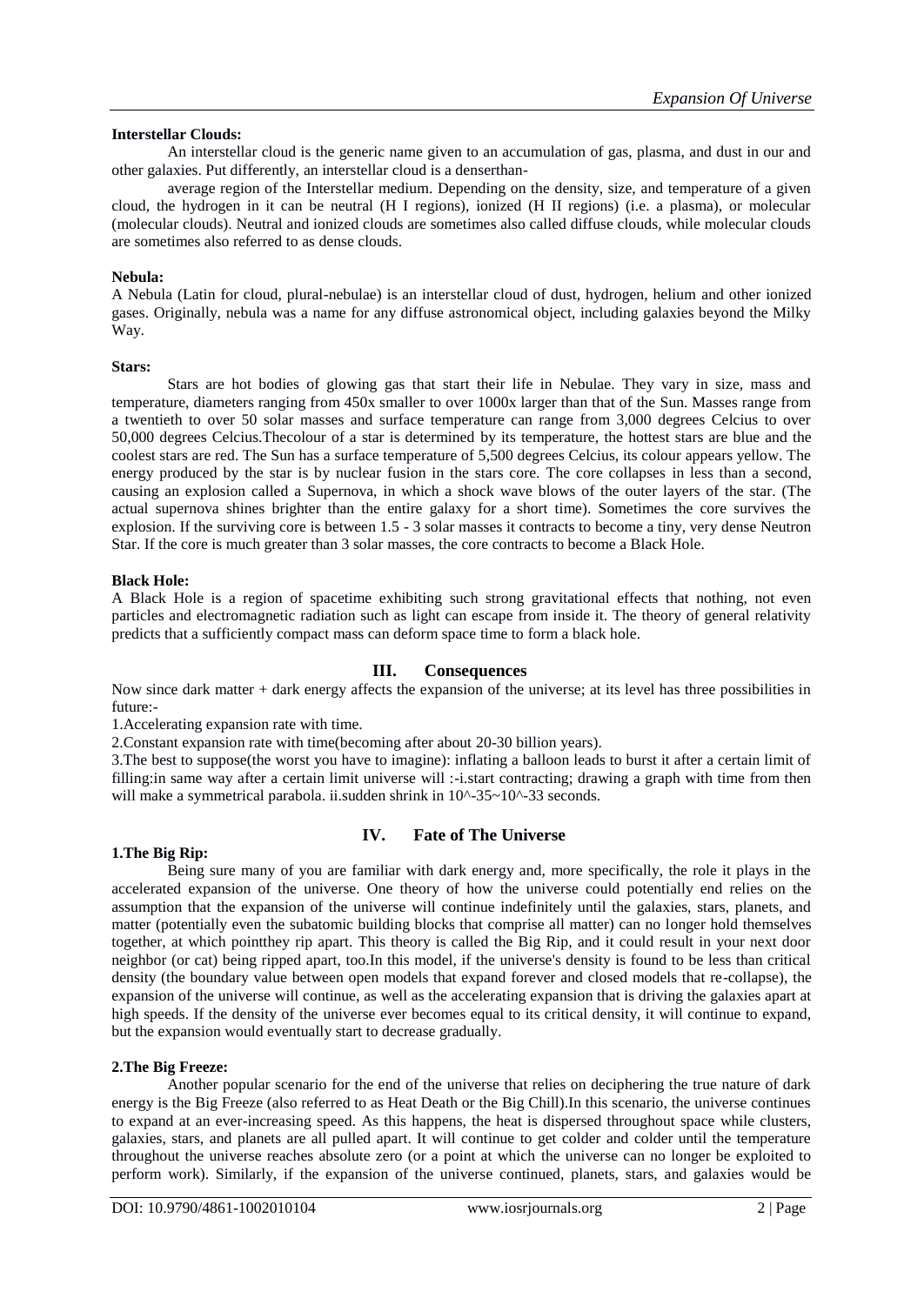pulled so far apart that the stars would eventually lose access to raw material needed for star formation, thus the lights would inevitably go out for good. This is the point at which the universewould reach a maximum state of entropy. Any stars that remained would continue to slowly burn away, until the last star was extinguished. Instead of fiery cradles, galaxies would become coffins filled with remnants of dead stars.

#### **3.The Big Crunch:**

The Big Crunch is thought to be the direct consequence of the Big Bang. In this model, the expansion of the universe doesn't continue forever. After an undetermined amount of time (possibly trillions of years), if the average density of the universe was enough to stop the expansion, the universe would begin the process of collapsing in on itself. Eventually, all of the matter and particles in existence would be pulled together into a super dense state (perhaps even into a black hole-like singularity).

#### **V. Conclusions**

1. At universe level, the conformal cosmology cycle continues with birth and death as big bang and big bounce and the cosmos just uses "the nothingness" to complete its cycle without any obstacle. If we place some hurdle to not let complete thic cycle we are at our best maximizing our lifespan for our future intelligent generations. 2. To save our universe it just not need globalization but galaxialization(probably introducing a new term).

3.(my favourite)Negative aspect-we were lucky enough to get great scientists like Newton and Einstein and possibly get one more like them soon. But it is possible that from some galaxies, from some good sustainable planets for living, some intelligent civilizations might have scientists much greater than any other in this universe. a scientists sooner or later will take birth with brain efficiency of about 90~100% would be contributing best of till known in this universe and those advantages will prove to be destructive for this universe(or at least for his planet).

4.(For our MOTHER EARTH)High quantity of Exhaust gases, deforestation, large number of industries, chemical effluents, transportation ,unprecedented construction, secondary pollutants, ruinous agricultural policies, population explosion, unplanned land-use policies are the major elements of environmental damage caused by us to Earth.

We need to understand the fact that we are a part of the interwoven life system on the planet, in such a way that problems like environmental degradation and environmental pollution are certainly affecting us directly or indirectly. Though the disaster is not expected to happen tomorrow or a hundred years from now, that doesn't mean it will never happen at all. So the onus is on us—the most intelligent species on the planet—to make sure that such problems are kept at bay.

#### **References**

- [1]. *Overbye, Dennis (20 February 2017). "Cosmos Controversy: The Universe Is Expanding, but How Fast?". New York Times. Retrieved 21 February 2017.*
- [2]. *"NASA's Hubble Rules Out One Alternative to Dark Energy". NASA. 2011-03-14. Retrieved 2011-03-27.*
- [3]. Astronomers reported their measurement in a paper published in the December 2000 issue of Nature titled *The microwave background temperature at the redshift of 2.33771*which can be read here [2]. A press release from the European Southern Observatory explains the findings to the public.
- [4]. The Nobel Prize in Physics 2011
- [5]. *Hubble, Edwin (1937). "Red-shifts and the distribution of nebulæ". Monthly Notices of the Royal Astronomical Society. 97: Bibcode:1937MNRAS..97..506H. doi:10.1093/mnr as/97.7.506.*
- [6]. https://www.youtube.com/watch?v=4\_aOIA-vyBo
- [7]. https://www.nobelprize.org/nobel\_prizes/physics/laurea tes/2011/advanced-physicsprize2011.pdf [8]. https://www.ncbi.nlm.nih.gov/pmc/articles/PMC4371983/
- https://www.ncbi.nlm.nih.gov/pmc/articles/PMC4371983/
- [9]. Kurokawa,T., Morikawa,M.,& Mouri,H. 2001,Scaling Analysis of Galaxy Distribution in the Las Campanas Redshift Survey data,A&A,370, 358
- [10]. https://www.ncbi.nlm.nih.gov/pmc/articles/PMC4371983/<br>[11]. B. G. Sidharth, Abhishek Das. (2016) 2-state asymmetries
- [11]. *B. G. Sidharth*, *Abhishek Das*. (2016) 2-state asymmetries: Matter–antimatter and other effects. *International Journal of Modern Physics A* **31**:32.
- [12]. *B. G. Sidharth*, *A. Das*, *C. R. Das*, *L. V. Laperashvili*, *H. B. Nielsen*. (2016) Topological structure of the vacuum, cosmological constant and dark energy. *International Journal of Modern Physics* **31**:34
- [13]. Perlmutter S, Gabi S, Goldhaber G, Goobar A, Groom D E, Hook I M, Kim A G, Kim M Y, Lee J C, Pain R, et al. Astrophys J. 1997;483:565–568.
- [14]. Schmidt B P, Suntzeff N B, Phillips M M, Schommer R A, Clocchiatti A, Kirshner R P, Garnavich P M, Challis P, Leibundgut B, Spyromilio J, et al. Astrophys J. 1998;507:46–63.
- [15]. Garnavich P M, Kirshner R P, Challis P, Tonry J, Gilliland R L, Smith R C, Clocchiatti A, Diercks A, Filippenko A V, Hamuy M, et al. Astrophys J Lett. 1998;493:L53–L57
- [16]. https://en.wikipedia.org/wiki/Accelerating\_expansion \_of\_the\_universe [17]. John Baez, "The End of the Universe", 7 February 2016. http://math.ucr
- John Baez, "The End of the Universe", 7 February 2016[. http://math.ucr.edu/home/baez/end.html](http://math.ucr.edu/home/baez/end.html)
- [18]. Gray, Stuart. "Dark questions remain over dark energy". ABC Science Australia. Retrieved 27 January 2013.
- [19]. [http://www.physicsoftheuniverse.com/topics\\_bigban g\\_expanding.html](http://www.physicsoftheuniverse.com/topics_bigban%20g_expanding.html)
- [20]. Dekel, Avishai (1999). *Formation of Structure in the Universe*. New York, NY: Cambridge University Press. ISBN 9780521586320.